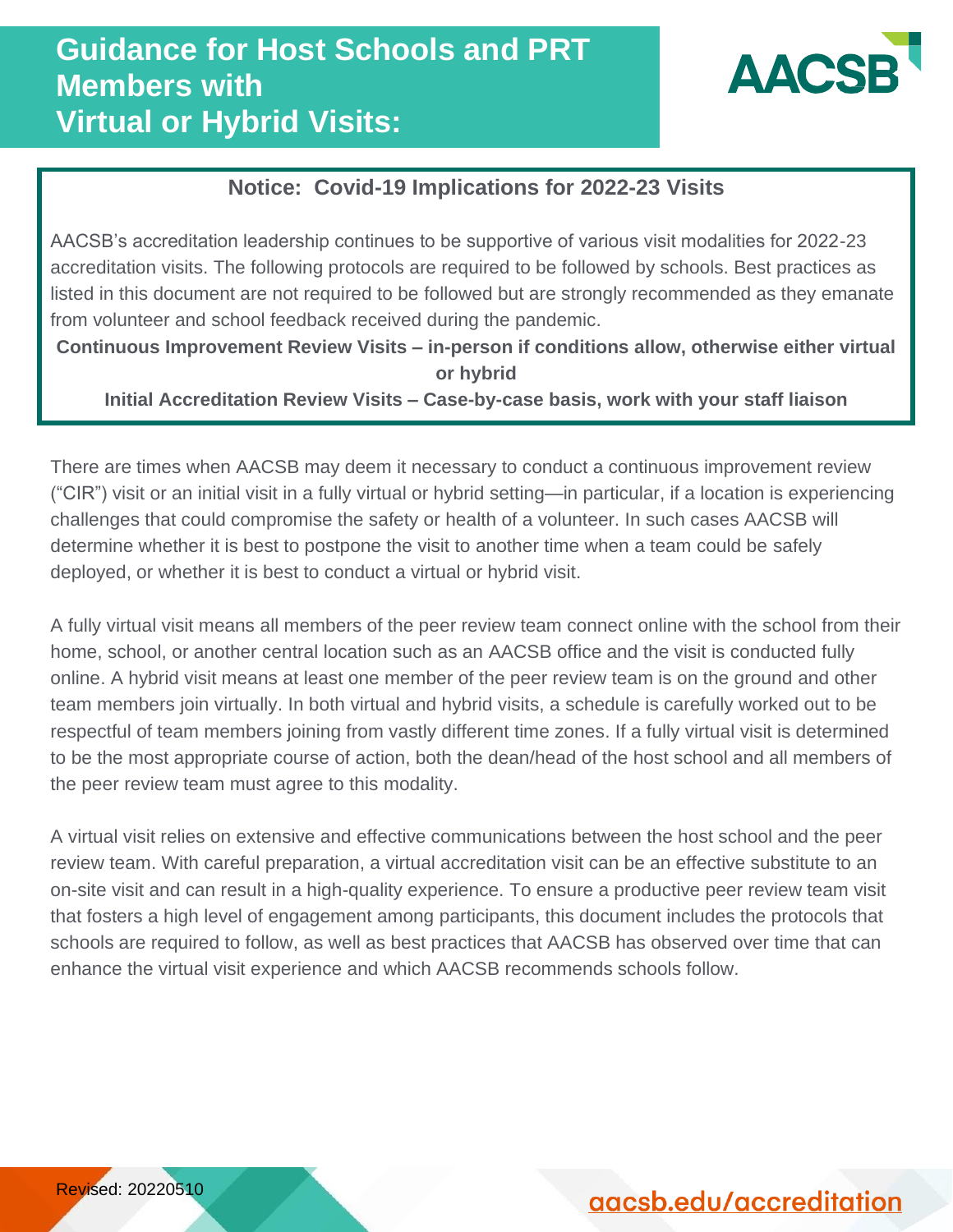## **Process for 2022-23 Visits**

#### **Initial Peer Review Team Visits**

Schools with an upcoming initial visit must seek approval from AACSB if a virtual or hybrid visit becomes necessary due to the pandemic. These requests will be approved on a case-by-case basis. Schools should contact their staff liaison 90 days prior to the visit to discuss the approval process. AACSB's Global Chief Accreditation Officer will review each request to decide if approval is appropriate.

#### **Continuous Improvement Review Team Visits**

CIR visits scheduled between July 1, 2022 and June 30, 2023 are recommended to take place in person; however, a virtual or hybrid visit may be acceptable due to the evolving nature of the pandemic and both the school and the peer review team are in agreement. AACSB encourages waiting until closer to the visit to make travel arrangements as conditions may change rapidly.

## **Virtual Visit Protocols - REQUIRED**

**•** The same groups of people who would have been met with for an on-the-ground visit should be included in the virtual visit (students, faculty, external stakeholders, etc.). It's especially important to ensure students are available to participate in the visit. See below to find the agenda appropriate for your visit.

|                       | Visits under 2013 standards                        | Visits under 2020 standards                             |
|-----------------------|----------------------------------------------------|---------------------------------------------------------|
| <b>CIR Visits</b>     | Sample Virtual CIR 2013<br>business schedule.      | Sample Virtual CIR 2020<br>business schedule.           |
|                       |                                                    | Sample Virtual 2020 business<br>and accounting schedule |
| <b>Initial Visits</b> | Sample initial virtual schedule<br>2013 standards. | Sample initial virtual schedule<br>2020 standards       |

- When preparing the agenda and meeting times, factor in the time zones of your team members and plan meetings for times that are conducive to their locations. On the proposed agenda, include the meeting times in the team members' time zones.
- Include cell phone numbers of the peer review team members, school leadership and the accreditation coordinator on the agenda.
- Build in 10-to-15-minute breaks between consecutive meetings.
- Build sufficient "white space" into the agenda in the mid-to later times of the day to accommodate any extra meetings the team may identify as necessary. In addition, extra time should be provided to the peer review team for report writing.

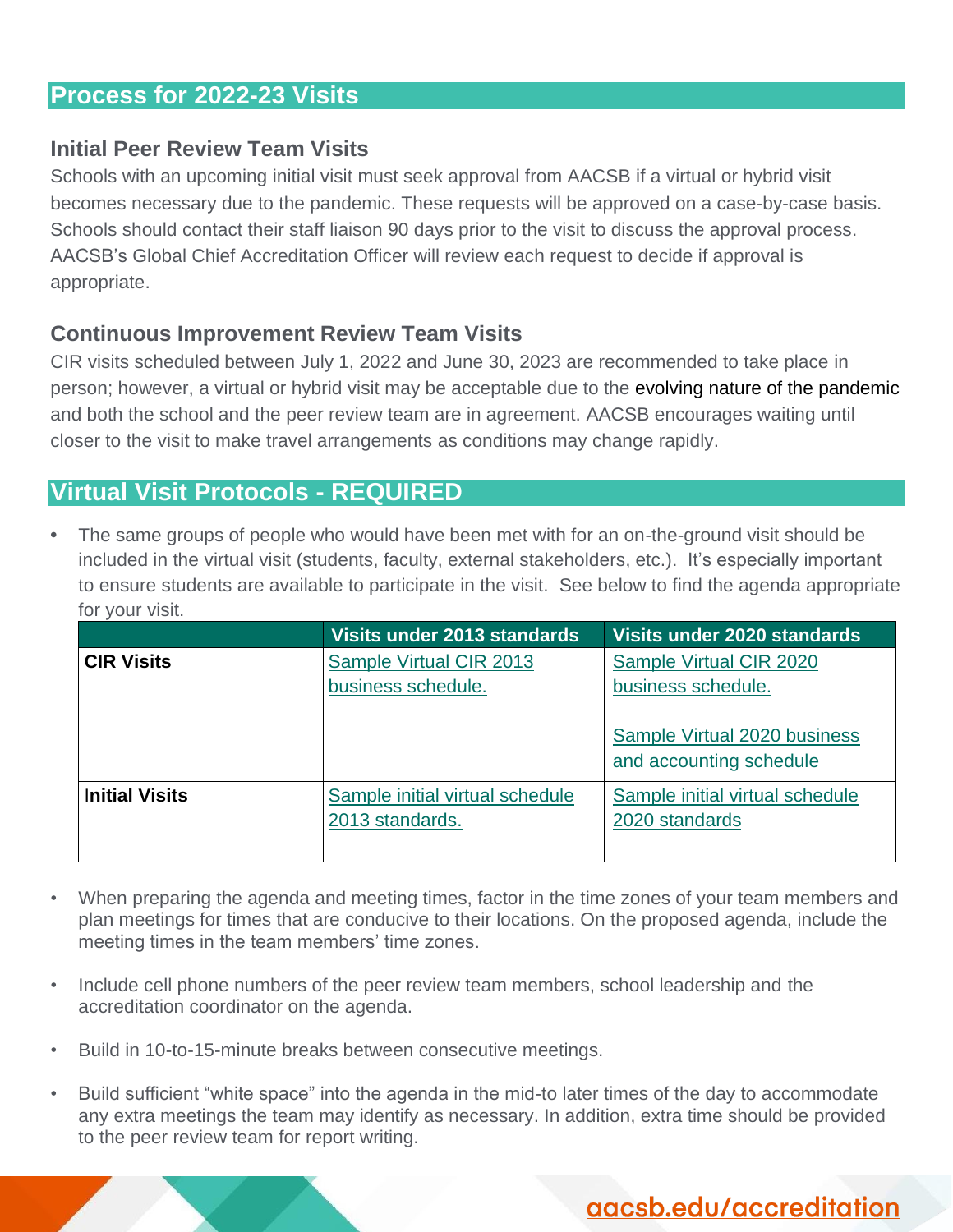- Use a school-supported virtual meeting platform for the official visit meetings. The school should identify and convey a backup plan to the peer review team and all participants in the visit if the virtual meeting platform is unavailable at any time during the official visit.
- Ask the peer review team chair how they would like to handle private meetings between the team members. For instance, would they like the school to arrange private breakout space, or will the team use their own platform for team meetings and for working on the report.
- To maintain integrity of the visit, all participants should direct their full focus on the visit when meetings are in session during the visit and maintain professional behavior. Silence cell phones and eliminate other distractions.
- Meetings requires the full attention of PRT members and representatives of the school, therefore set expectations with colleagues that you are unavailable during accreditation visit hours.
- **Thoroughly test** the technology with each member of the team in advance of the first meeting and conduct training on the platform as needed. We cannot overemphasize the importance of everyone involved in the visit being fully familiar with the school's virtual platform. Connections to any internal databases, intranet, etc., that may be shared with the team should be cleared and tested in advance.
- Have your I.T. support available before and during each virtual session to assist with troubleshooting as needed. The role of I.T. is to provide technical support during the visit. However, they should not attend every meeting; only meetings applicable to them or unless otherwise approved by the peer review team. If the school's platform will be used by the team for their own team meetings, IT support should be available during that time as well.
- Where a group of participants are in the same room, ensure the room is equipped with appropriate audio equipment such as multiple microphones that can pick up all participants.
- For concurrent meetings, create separate breakout rooms to allow the teams to meet with groups separately at the same time. If your visit will have multiple virtual meeting rooms, provide links on the agenda for each meeting.
- Set the expectation that every participant will contribute to the discussion.
- Every participant in the visit (both on the school side and the peer review team side) is expected to be on camera for enhanced engagement necessary for a successful and meaningful peer review process.
- Create a virtual "base room" in a privacy compliant application with materials such as CVs, AoL data, and other supporting documentation and share the instructions for accessing with the team prior to the first meeting. The base room should be available in advance of the start of the visit, on a date that has been agreed upon by the school and peer review team chair. Prior to the visit, provide the members of the peer review team with a tour of the virtual base room so they are

# aacsb.edu/accreditation